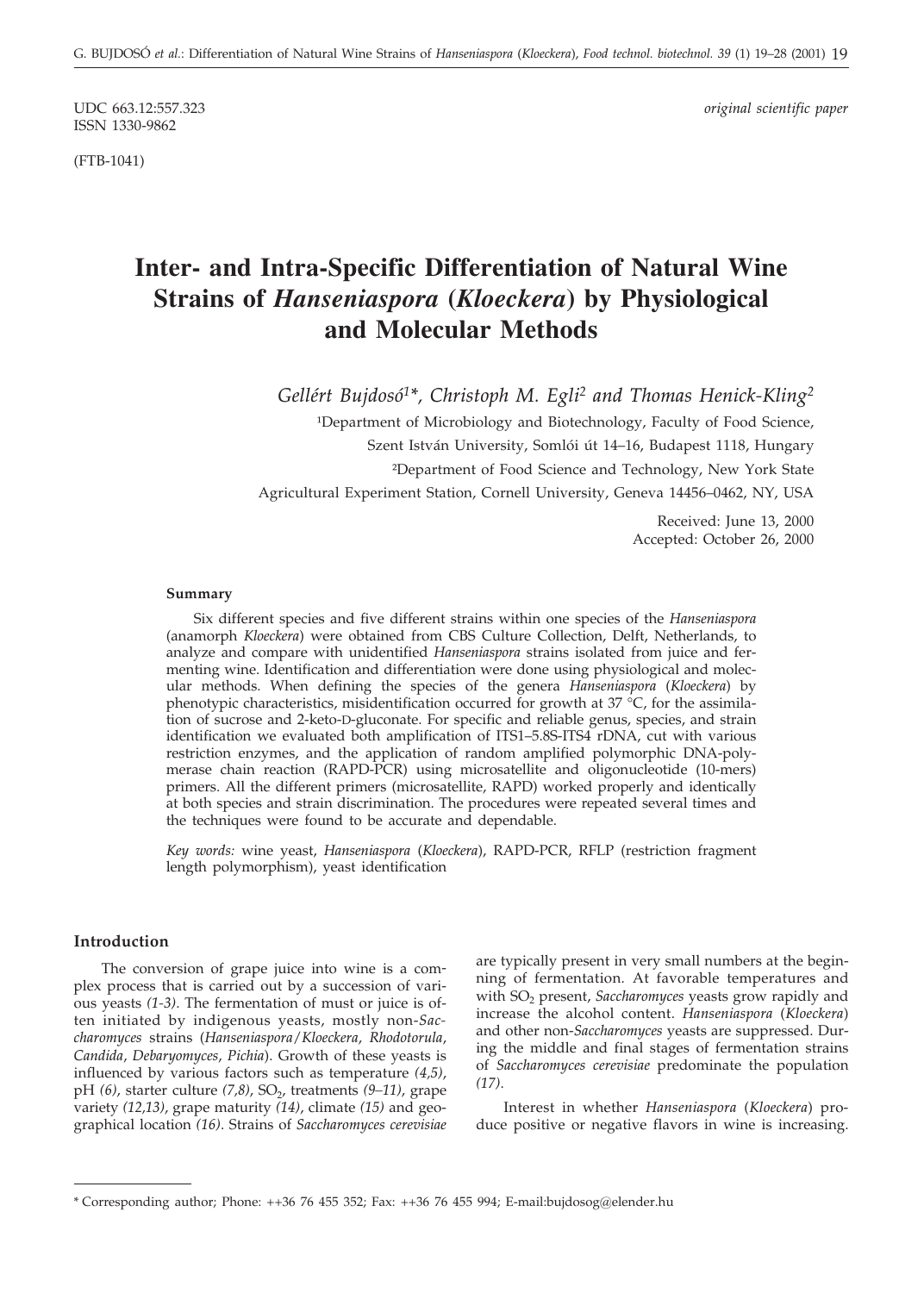Several reports speculate on the influence of apiculate yeasts during fermentation, their effect on growth of other yeasts and how much they contribute to the flavor of wine *(18–25)*. However, there are other reports, which consider these species potent spoilage microorganisms. That should be eliminated according to them, because of their ability to produce large amounts of acetic acid, fatty acids and esters, which can adversely affect the growth of *Saccharomyces cerevisiae* during the fermentation of wine, thus resulting in stuck fermentations and wines with flavor defects *(26,27)*.

In order to determine the impact of these yeasts on wine quality, it is necessary to define the size of their population in wine and to know how long potentially harmful strains can persist during wine fermentation. We also need to know more about differences between strains in the production of possibly detrimental or beneficial flavoractive compounds. Some researchers have already made trial fermentations to study the aromatic compounds generated by *Hanseniaspora* (*Kloeckera*) *(21, 23,24)*. Additionally, there are other areas such as the production of wine vinegar and apple cider, where the strains of genera *Hanseniaspora* (*Kloeckera*) are under investigation for the production of substances like acetic acid, D-sorbitol, xylitol, formaldehyde, formate, hydrogen peroxide, dihydroxyacetone, ATP, FAD, benzaldehyde, benzyl alcohol and benzoic acid *(28-33)*. For the tracking of individual yeasts during fermentation, it is important to have a reliable technique that contains an appropriate isolation method for strains of *Hanseniaspora* (*Kloeckera*) followed by an accurate identification at species and strain levels.

Traditional methods using morphological, physiological and biochemical tests for the isolation and identification of species within different yeast genera are described *(34,35)*. These techniques are labor-intensive and can give ambiguous results. Another disadvantage of these methods is that they are not able to discriminate well among strains within a species. There are other, faster methods that are based on certain physiological tests (*i.e.* API 20C AUX system, API ATB 32C system), but since these are inapplicable to the complete range of the six different species within genera *Hanseniaspora* (*Kloeckera*), they are not useful for the study of these yeasts.

Several studies show that various molecular techniques are useful in identifying wine yeast species and strains *(2,36,37)*. The most widely used techniques in this category are the nDNA/nDNA homology method *(38)*, restriction fragment length polymorphism (RFLP) *(39)*, sequencing of DNA and ribosomal RNA *(40)*, molecular karyotyping with pulsed field gel electrophoresis *(41,42)*, restriction enzyme analysis (REA) of genomic and mitochondrial DNA *(43)*, and random amplified polymorphic DNA (RAPD)-PCR analysis *(44)*.

There are researchers who have already published results of differentiation of species of genera *Hanseniaspora* (*Kloeckera*) with rDNA RFLPs and arbitrarily primed (AP)-PCR *(45,46)*. The objectives of our project were to use alternative methods comparing traditional and molecular identifications of *Hanseniaspora* (*Kloeckera*), and to describe accurate and reliable procedures for isolation and identification of species and strains within the genera.

# **Materials and Methods**

#### *Yeast strains*

The yeast strains used in this study were isolated in various countries listed in Table 1. Yeasts were grown on Phytone<sup>TM</sup> yeast extract agar plates at 25 °C (72 g L<sup>-1</sup>; Becton Dickinson, Cockeyville, MD, USA) and stored at 5 °C. Type strains of *Hanseniaspora* (*Kloeckera*) were purchased from Centraalbureau voor Schimmelcultures (CBS Yeast Division, Delft, The Netherlands) and used as reference strains. Yeast strains from each species of *H. guilliermondii*, *H. occidentalis*, *H. osmophila*, *H. valbyensis*, *H. vineae* and five strains from *H. uvarum* were included in this study as shown in Table 1.

#### *Morphological and physiological characterization*

All the yeast strains were first grown on lysine agar [20 g L–1 wort agar (Difco Laboratories, Detroit, MI, USA); 11.75 g  $L^{-1}$  Yeast Carbon Base (Difco), 2.5 g  $L^{-1}$ L-lysine·HCl (Sigma Chemical Co., St. Louis, MO, USA)]. A loopful of yeast from each culture was streaked on WL selective agar (75 g  $L^{-1}$ ; Oxoid Ltd, Basingstoke, Hampshire, UK). *Hanseniaspora* (*Kloeckera*) yeasts develop flat colonies with intense green color on this medium *(47)*. This allows easy discrimination from other genera. Next, strains of *Hanseniaspora* (*Kloeckera*) were identified on species level by different physiological tests. All the media used in the identification were made as published before *(35)*. The physiological tests used in the identification procedure are shown in Table 2 *(34)*. Each identification was accompanied by microscopic examination.

#### *DNA extraction*

The DNA extraction was performed as previously described *(37)*.

# *Amplification conditions for RAPD-PCR*

The 10-mer arbitrary primers were purchased from Operon Technologies, Alameda, CA, USA. Initially, twenty-seven RAPD primers were screened at random. Those presented in Table 3 were used for identification of species and strains. The PCR reactions were performed in  $25 \mu L$  reaction mixtures containing 50 ng  $\mu L^{-1}$ of DNA template,  $18.05 \mu L$  of distilled water,  $0.1 \mu L$  of *Taq* DNA polymerase (5 U; Fisher Scientific, Pittsburgh, PA, USA),  $0.1 \mu L$  of  $100 \mu M$  primer,  $2.5 \mu L$  of  $10 \times$  Assay Buffer B (Fisher) [100 mM Tris-HCl, pH =  $8.3$  (at 25 °C); 500 mM KCl],  $2 \mu L$  of 25 mM MgCl<sub>2</sub> and 1.25  $\mu L$  of 4 mM deoxynucleoside triphosphate (dNTP) mixture.

The reaction mixtures were covered with  $17 \mu L$  of liquid wax (MJ Research, Watertown, MA, USA). Stratagene® Robocycler Gradient 40 (La Jolla, CA, USA) was used for DNA amplification with the following conditions: 94 °C for 1 min; 45 cycles at 94 °C for 1 min, 36 °C for 1 min, and 72 °C for 2 min; then one final extension at 72 °C for 8 min. After that,  $2.5 \mu L$  of  $10 \times$  loading dye (25 % Ficoll 400; 0.2 % bromophenolblue; 0.2 M EDTA,  $pH = 8.0$ ) was added to each reaction tube and loaded onto a 1.5 % agarose gel (Molecular Biology Certified, Bio-Rad Laboratories, Hercules, CA, USA) containing  $3 \mu$ L of ethidium bromide ( $5 \mu$ g mL<sup>-1</sup>). The DNA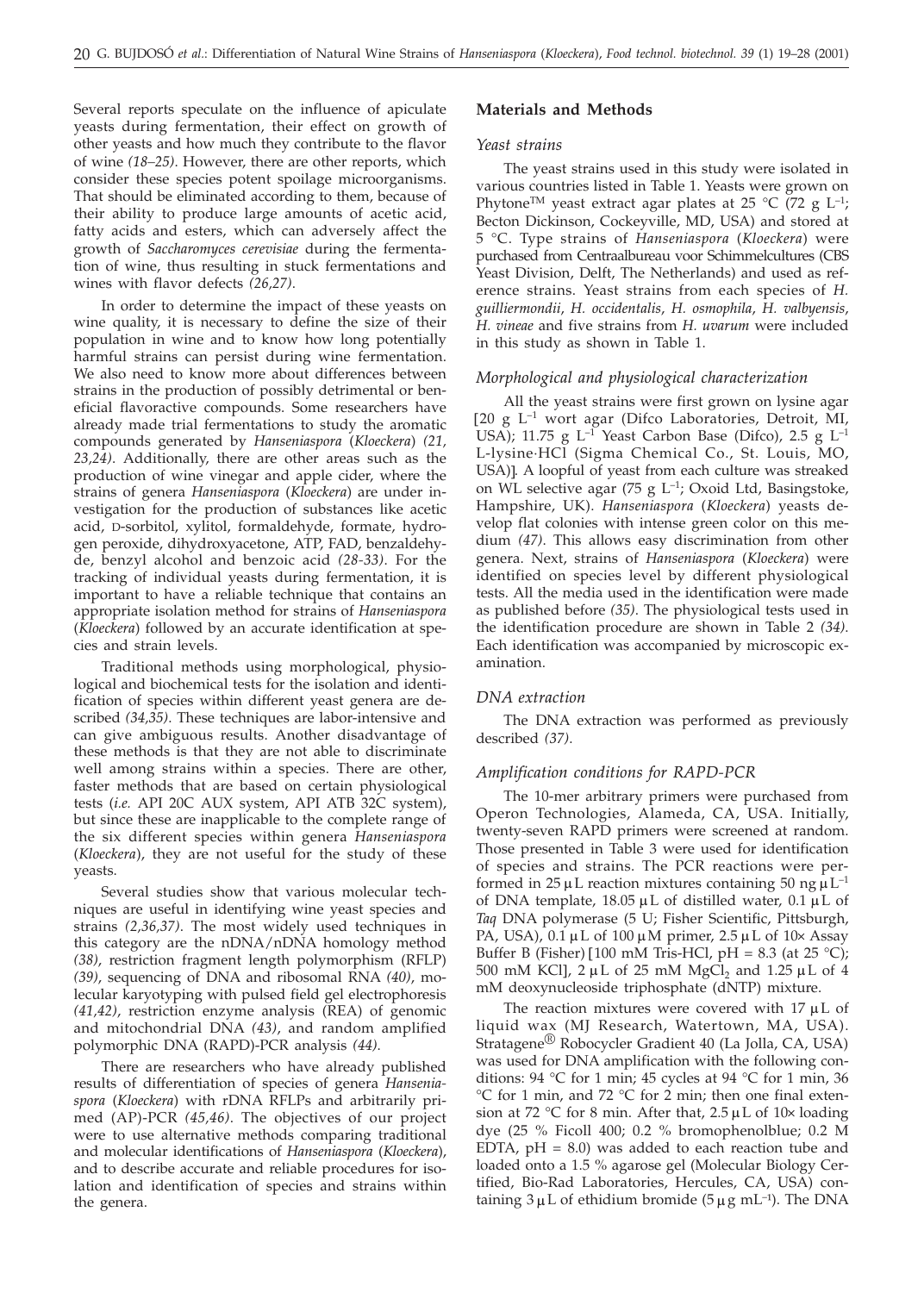| CBS 106*         | Hanseniaspora osmophila      | København, Denmark                    |                                                       |
|------------------|------------------------------|---------------------------------------|-------------------------------------------------------|
| CBS 279*         | Hanseniaspora uvarum         | Tokyo, Japan                          |                                                       |
| CBS 314*         | Hanseniaspora uvarum         | Crimea, Ukraine                       |                                                       |
| CBS 480*         | Hanseniaspora valbyensis     | Klöcker's Culture Collection          |                                                       |
| CBS 2570*        | Hanseniaspora uvarum         | Brazil                                |                                                       |
| CBS 2589*        | Hanseniaspora uvarum         | Lucera, Italy                         |                                                       |
| CBS 2591*        | Hanseniaspora guilliermondii | France                                |                                                       |
| CBS 2592*        | Hanseniaspora occidentalis   | St. Croix, West Indies                |                                                       |
| CBS 5073*        | Hanseniaspora uvarum         | Chile                                 |                                                       |
| CBS 8031*        | Hanseniaspora vineae         | Ontario, Canada                       |                                                       |
| FL562            | Hanseniaspora (Kloeckera)    | Finger Lakes Region, USA <sup>4</sup> |                                                       |
| <b>CE114</b>     | Hanseniaspora (Kloeckera)    | Lallemand, Canada <sup>2</sup>        |                                                       |
| HUS <sub>2</sub> | Hanseniaspora (Kloeckera)    | Wädenswil, Switzerland <sup>3</sup>   |                                                       |
| $E6-III/5$       | Hanseniaspora (Kloeckera)    | Basilicata, Italy <sup>1</sup>        |                                                       |
| $C-315$          | Hanseniaspora (Kloeckera)    | Emilia-Romagna, Italy <sup>1</sup>    |                                                       |
| HUS4             | Hanseniaspora (Kloeckera)    | Wädenswil, Switzerland <sup>3</sup>   |                                                       |
| $S6 - 16$        | Hanseniaspora (Kloeckera)    | Sicily, Italy <sup>1</sup>            |                                                       |
| $V5 - 230$       | Hanseniaspora (Kloeckera)    | Napa Valley, USA <sup>1</sup>         | * Centraalbureau voor Schimmelcultures                |
| $C-131$          | Hanseniaspora (Kloeckera)    | Emilia-Romagna, Italy <sup>1</sup>    | (CBS), Baarn & Delft, The Netherlands                 |
| $E19-II/1$       | Hanseniaspora (Kloeckera)    | Basilicata, Italy <sup>1</sup>        | <sup>1</sup> Dipartimento di Biologia Difesa e Bio-   |
| <b>CE80</b>      | Hanseniaspora (Kloeckera)    | Cornell University, USA <sup>4</sup>  | technologie Agroforestali, Università degli           |
| $E2-I/5$         | Hanseniaspora (Kloeckera)    | Basilicata, Italy <sup>1</sup>        | Studi della Basilicata, Potenza, Italy                |
| $C-257$          | Hanseniaspora (Kloeckera)    | Emilia-Romagna, Italy <sup>1</sup>    | <sup>2</sup> Lallemand Inc., Montreal, Canada         |
| $S2-6$           | Hanseniaspora (Kloeckera)    | Sicily, Italy <sup>1</sup>            | <sup>3</sup> Swiss Federal Research Institute, Wäden- |
| $S5-9$           | Hanseniaspora (Kloeckera)    | Sicily, Italy <sup>1</sup>            | swil, Switzerland                                     |
| $S7 - 14$        | Hanseniaspora (Kloeckera)    | Sicily, Italy <sup>1</sup>            | <sup>4</sup> Cornell University, New York State Ag-   |
| $V7 - 237$       | Hanseniaspora (Kloeckera)    | Napa Valley, USA <sup>1</sup>         | ricultural Experiment Station, Wine Re-               |
| $C1 - 172$       | Hanseniaspora (Kloeckera)    | Napa Valley, USA <sup>1</sup>         | search Program, USA                                   |

Table 1. Reference and unknown strains of genera *Hanseniaspora* (*Kloeckera*) used in this study

bands were measured with DNA Marker (100 bp), (Promega, Madison, WI, USA) and separated in an electrophoresis chamber (Bio-Rad) containing  $1 \times$  TAE (40) mM Tris acetate, 2 mM EDTA) buffer with  $3 \mu L$  of ethidium bromide (5  $\mu$ g mL<sup>-1</sup>) by 2 h electrophoresis at 80 V. DNA bands were visualized under UV light (302 nm) and digitally photographed with a Gel Doc 1000 system (Bio-Rad).

#### *Amplification conditions for ITS-PCR*

Primers ITS1 and ITS4 were used to amplify the 5.8S rDNA and two Internal Transcribed Spacers flanking it *(48,49)*. These regions of the DNA are highly conserved and can be different among fungal species *(50)*. The ITS primers were made by BioResource Center, Cornell University, Ithaca, NY, USA. Reaction mixture of 25  $\mu$ L was prepared with 50 ng  $\mu$ L<sup>-1</sup> of DNA template, 0.1 mL of *Taq* DNA polymerase (5 U; Promega),  $2.5 \mu$ L of 10 $\times$  reaction buffer (Promega) (50 mM KCl; 10 mM Tris-HCl, pH = 9.0; 0.1 % Triton x-100),  $2 \mu L$  of 25 mL MgCl $2$ , 0.1  $\mu$ L 100  $\mu$ M each of primers ITS1 and ITS4, 1.25  $\mu$ L of 4 mM deoxynucleoside triphosphate mixture and  $17.95 \mu L$  of distilled water. Amplification reactions were performed with RoboCycler<sup>®</sup> Gradient 40 Temperature Cycler under the following conditions: 95 °C for 1 min; 30 cycles at 95 °C for 1 min, 61 °C for 2 min, and 72 °C for 1 min; and one final extension at 72 °C for 5 min. After that the procedure was the same as described for RAPD-PCR. The purification of DNA was achieved with sodium acetate when it was demanded *(51)*.

#### *Restriction enzyme digestion*

Restriction endonucleases *Rsa* I, *Tru9* I, *Hinf* I, *Sau*3A I, *Hsp*92 II, *Hpa* II, *Cfo* I, *Alu* I, *Taq* I, *Dde* I, and *Sfi* I (Promega) were used to digest DNA fragments of yeasts amplified with ITS-PCR. In the reaction mixture all the enzymes were used in concentration of 10 units  $\mu L^{-1}$  except for *Dde* I which was used at 12 units  $\mu L^{-1}$ . The amount of digesting mixture was  $30 \mu$ L containing  $5 \mu L$  of DNA template,  $3 \mu L$  of  $10 \times$  buffer (enzyme type dependent),  $1.5 \mu \hat{L}$  of BSA,  $0.5 \mu L$  of restriction enzyme (3–5 units  $\mu$  L<sup>-1</sup>) and 20  $\mu$  L of distilled water. The reaction mixture was placed on Thermolyne Dri-Bath (Sybron Corporation, Dubuque, IA, USA) at  $37 °C$  for 2 h, then  $3 \mu L$ of loading dye  $(10x)$  were added to the tubes and pipetted into 2 % agarose gel (NuSieve 3:1, FMC, Rockland, ME, USA) containing  $3 \mu$  L ethidium bromide ( $5 \mu$ g mL<sup>-1</sup>). The procedure described above was then used.

#### *Microsatellite-PCR analysis*

In the amplification reactions, primers (M13, RM13) used listed in Table 3 were made by BioResource Center, Cornell University, Ithaca, NY, USA; according to Mycology Reference Laboratory, Bristol Public Health Laboratory, Bristol, UK. The reaction mixture contained  $1 \mu L$  50 ng  $\mu L^{-1}$  of DNA template, 0.1  $\mu L$  of *Taq* DNA polymerase (5 U; Promega),  $2.5 \mu L$  of  $10 \times$  reaction buffer (Promega) (50 mM KCl; 10 mM Tris-HCl, pH = 9,0; 0.1 % Triton x-100),  $2 \mu L$  of 25 mM MgCl<sub>2</sub>, 0.1  $\mu L$  of 100  $\mu$ M primer, 1.25  $\mu$ L of 4 mM deoxynucleoside triphosphate mixture and  $18.05 \mu L$  of distilled water. The am-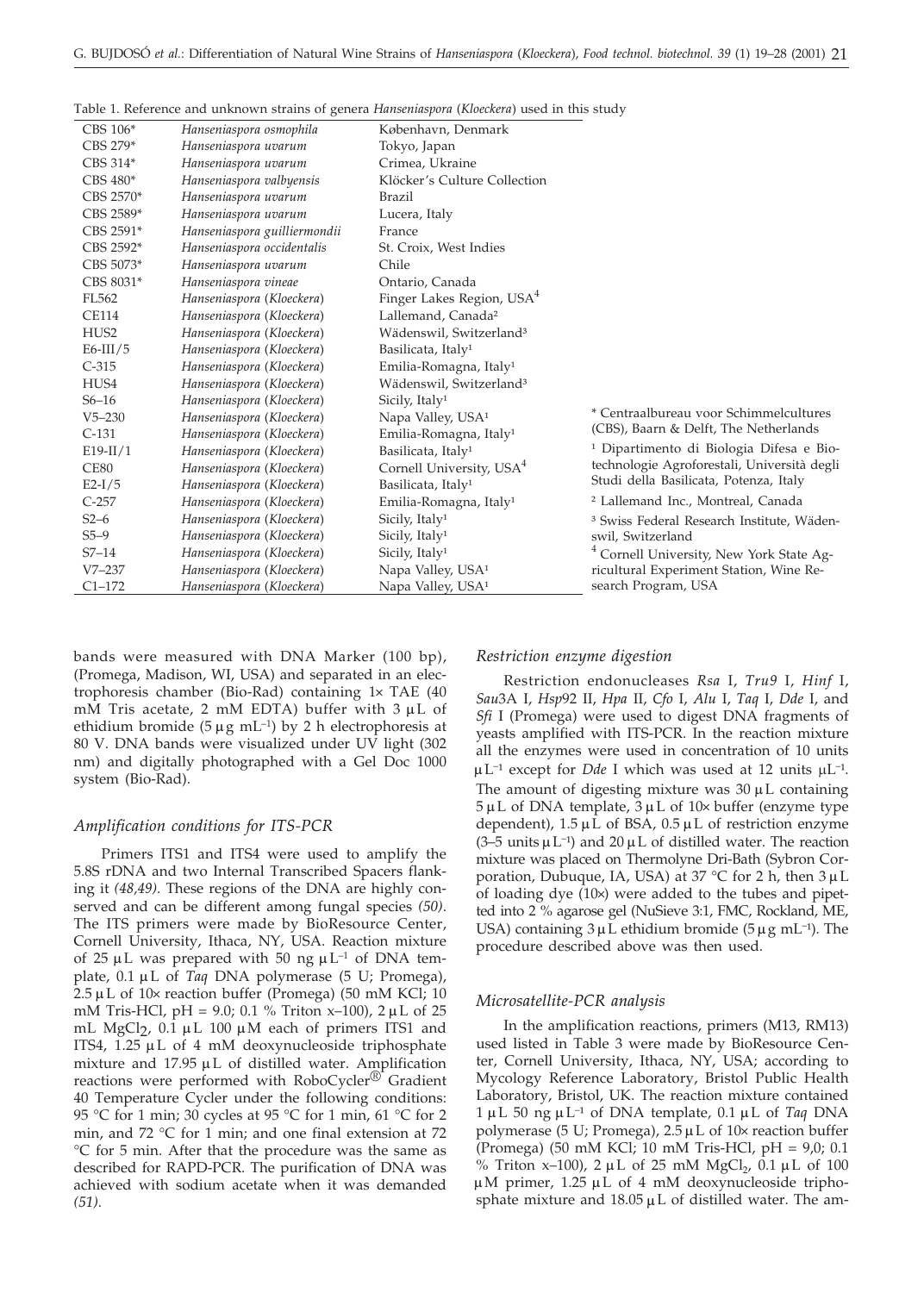| Table 2. Physiological tests applied for identification and discrimination of the six species: <i>Hanseniaspora guilliermondii, Hanseniaspora</i> |
|---------------------------------------------------------------------------------------------------------------------------------------------------|
| occidentalis, Hanseniaspora osmophila, Hanseniaspora uvarum, Hanseniaspora valbyensis and Hanseniaspora vineae of genera Hanseniaspora            |
| (Kloeckera). Strains were purchased from Centraalbureau voor Schimmelcultures (CBS), Baarn & Delft, The Netherlands and isolated                  |
| at different sources                                                                                                                              |

| Isolate<br>Number |         |                            |                        |                                      |                             |                                |
|-------------------|---------|----------------------------|------------------------|--------------------------------------|-----------------------------|--------------------------------|
|                   | Sucrose | Assimilation<br>of Maltose | 2-Keto-D-<br>gluconate | Growth<br>at 37 $^{\circ}\textrm{C}$ | Cycloheximide<br>Resistance | Experimental<br>Identification |
| CBS 106*          |         | $^{+}$                     |                        | $\overline{\phantom{0}}$             |                             | H. osmophila                   |
| CBS 279*          |         |                            | $^{+}$                 |                                      | $^{+}$                      | H. uvarum                      |
| CBS 314*          |         |                            | $^{+}$                 |                                      | $+$                         | H. uvarum                      |
| CBS 480*          |         |                            |                        |                                      | $+$                         | H. valbyensis                  |
| CBS 2570*         |         |                            | $^{+}$                 |                                      | $^{+}$                      | H. uvarum                      |
| CBS 2589*         |         |                            | $^{+}$                 |                                      | $^{+}$                      | H. uvarum                      |
| CBS 2591*         |         |                            | $^{+}$                 | $^{+}$                               | $^{+}$                      | H. guilliermondii              |
| CBS 2592*         | $+$     |                            |                        |                                      |                             | H. occidentalis                |
| CBS 5073*         |         |                            | $^{+}$                 |                                      | $^{+}$                      | H. uvarum                      |
| CBS 8031*         |         |                            |                        |                                      |                             | H. vineae                      |
| FL562             |         |                            | $^{+}$                 |                                      | $+$                         | H. uvarum                      |
| <b>CE114</b>      |         |                            | $^{+}$                 |                                      | $^{+}$                      | H. uvarum                      |
| HUS2              |         |                            | $^{+}$                 |                                      | $+$                         | H. uvarum                      |
| $E6$ -III/5       |         |                            | $^{+}$                 |                                      | $^{+}$                      | H. uvarum                      |
| $C-315$           |         |                            | $^{+}$                 |                                      | $+$                         | H. uvarum                      |
| HUS4              |         |                            | $^{+}$                 |                                      | $+$                         | H. uvarum                      |
| $S6 - 16$         |         |                            | $^{+}$                 |                                      | $^{+}$                      | H. uvarum                      |
| $V5 - 230$        |         |                            | $^{+}$                 |                                      | $+$                         | H. uvarum                      |
| $C-131$           |         |                            | $^{+}$                 |                                      | $^{+}$                      | H. uvarum                      |
| $E19-II/1$        |         |                            | $^{+}$                 |                                      | $+$                         | H. uvarum                      |
| $CE-80$           |         |                            | $^{+}$                 |                                      | $^{+}$                      | H. uvarum                      |
| $E2-I/5$          |         |                            | $^{+}$                 |                                      | $+$                         | H. uvarum                      |
| $C-257$           |         |                            | $^{+}$                 |                                      | $^{+}$                      | H. uvarum                      |
| $S2-6$            |         |                            | $^{+}$                 | $^{+}$                               | $+$                         | H. guilliermondii              |
| $S5-9$            |         |                            | $^{+}$                 | $^+$                                 | $+$                         | H. guilliermondii              |
| $S7 - 14$         |         |                            | $^{+}$                 | $^+$                                 | $^{+}$                      | H. guilliermondii              |
| $V7 - 237$        |         |                            | $^{+}$                 | $^+$                                 | $+$                         | H. guilliermondii              |
| $C1 - 172$        |         |                            | $^{+}$                 | $^{+}$                               | $^{+}$                      | H. guilliermondii              |

\* Reference strains identified by Centraalbureau voor Schimmelcultures (CBS), Baarn & Delft, The Netherlands

Table 3. Primers used for the identification of species and differentiation of strains within species of genera *Hanseniaspora* (*Kloeckera*) using RAPD-, Microsatellite- and ITS-PCR

| Primer          | Sequence                 | Application                              | * X: equal amounts of dATP, dCTP, dGTP                                      |
|-----------------|--------------------------|------------------------------------------|-----------------------------------------------------------------------------|
| $OPA-01$        | 5'CAGGCCCTTC3'           | RAPD-PCR <sup>1</sup>                    | and dTTP                                                                    |
| $OPA-03$        | 5'AGTCAGCCAC3'           | RAPD-PCR <sup>1</sup>                    | <sup>1</sup> Operon Technologies, Alameda, CA, USA                          |
| $OPA-09$        | 5'GGGTAACGCC3'           | RAPD-PCR <sup>1</sup>                    |                                                                             |
| $OPD-08$        | 5'GTGTGCCCCA3'           | RAPD-PCR <sup>1</sup>                    | <sup>2</sup> BioResource Center, Cornell University,                        |
| M <sub>13</sub> | 5'GAGGGTGGXGGXTCT3'*     | Microsatellite-PCR <sup>2</sup>          | Ithaca, NY, USA, according to Mycology<br>Reference Laboratory, Bristol, UK |
| <b>RM13</b>     | 5'AGAXCCXCCACCCTC3'*     | Microsatellite-PCR <sup>2</sup>          |                                                                             |
| ITS1            | 5'TCCGTAGGTGAACCTGCGG3'  | Internal Transcribed Spacer <sup>3</sup> | <sup>3</sup> BioResource Center, Cornell University,                        |
| ITS4            | 5'TCCTCCGCTTATTGATATGC3' | Internal Transcribed Spacer <sup>3</sup> | Ithaca, NY, USA                                                             |

plification of DNA was performed in a RoboCycler® Gradient 40 Temperature Cycler with the following amplification conditions: 94 °C for 3 min, 40 cycles of 94 °C

for 30 s, 45 °C for 1 min 20 s, 72 °C for 2 min 20 s, and a final extension at 72 °C for 7 min. The procedure used was the same as that used for RAPD-PCR.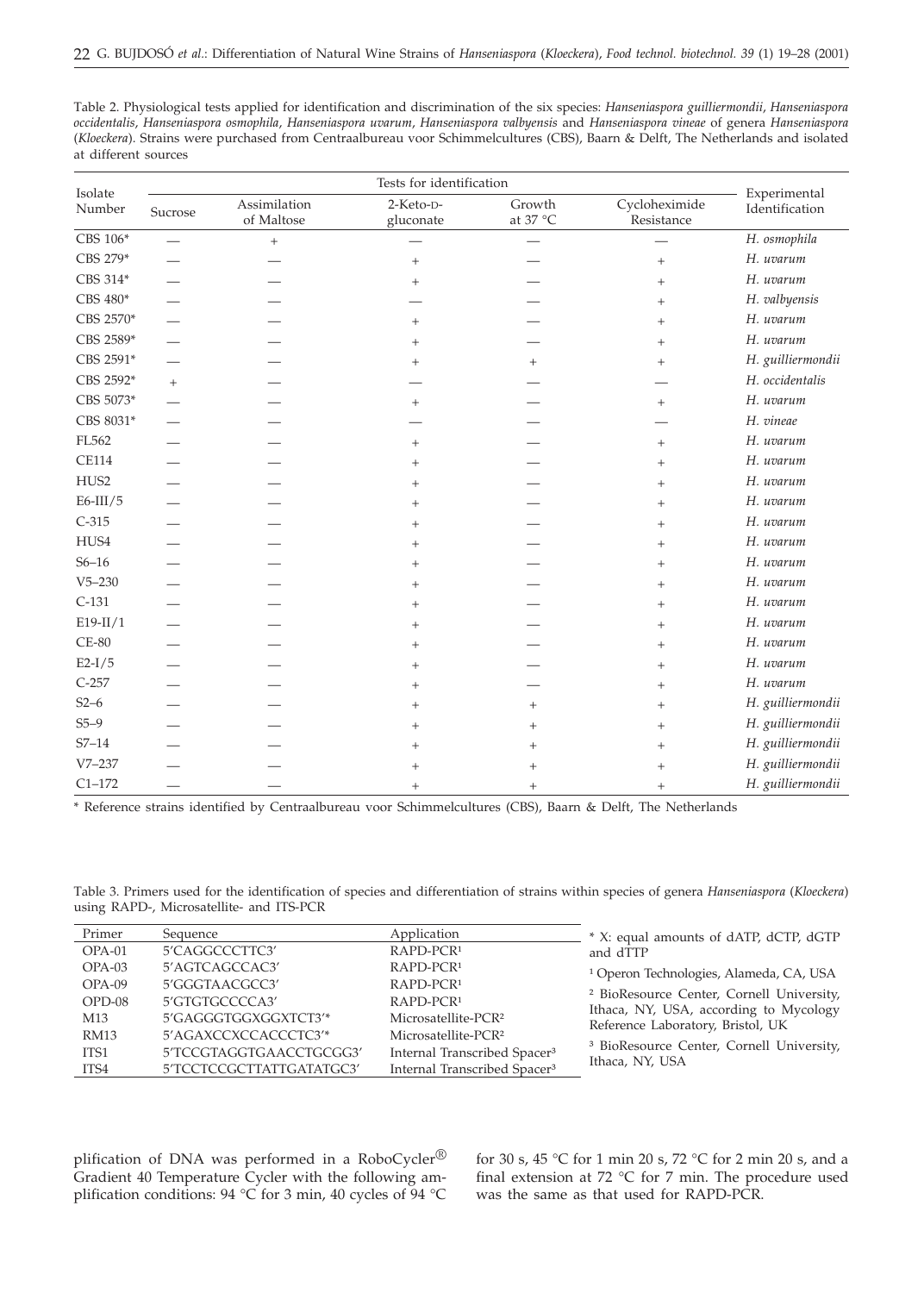# **Results**

# *Isolation and experimental identification by traditional methods*

Six different species of *Hanseniaspora* (*Kloeckera*) and five different strains within *Hanseniaspora uvarum* were obtained from CBS Culture Collection for comparison with other *Hanseniaspora* strains isolated from different countries (Table 1). Isolation and physiological tests are summarized in the identification scheme shown in Fig. 1. In the first step, the yeast cultures presumed to be *Hanseniaspora* were placed on lysine agar which inhibits the growth of certain organisms such as *Saccharomyces cerevisiae*, *Candida glabrata*, *Pichia mucosa* and *Rhodotorula bacarum*. Cycloheximide was not used as a selective agent, because some species of *Hanseniaspora* (*Kloeckera*) are inhibited by it. Those yeasts that grew on lysine agar were transferred to WL agar, which provided an easy separation between *Hanseniaspora* and other yeast strains. *Hanseniaspora* yeasts form characteristic flat, green colonies *(47)*. Preselection on lysine agar is important. If *Saccharomyces* yeasts are not excluded they can be misidentified as strains of *Hanseniaspora* because both form a very similar, greenish colony on WL agar. The result of lysine and WL agar should be confirmed microscopically.

For yeast identified as *Hanseniaspora* further identification was achieved by using different physiological tests (Fig. 1). Specific tests that allow for differentiation of species within *Hanseniaspora* (*Kloeckera*) were based on data published before *(34)*. The results of the identification of the samples obtained in different countries are shown in Table 2. The CBS strains were also subjected to these procedures. These techniques were effective for identifying and differentiating isolated cultures as species *H. uvarum* or *H. guilliermondii*. The techniques also confirmed the identification of the reference strains classified by CBS Culture Collection. Ambiguous results occurred frequently for the growth of *H. occidentalis* (CBS 2592) and *H. vineae* (CBS 8031) at 37 °C, for the assimilation of sucrose at *H. osmophila* (CBS 106) and for the assimilation of 2-keto-D-gluconate at *H. guilliermondii* strains (C1–172, V7–237) which required several repetitions of the experiments. To save time and to have more accurate identification it is important to have a more reliable method for identifying species of *Hanseniaspora* (*Kloeckera*).

#### *ITS-PCR and RFLP analysis*

Six different species of genera *Hanseniaspora* (*Kloeckera*) and five different strains within *H. uvarum* from CBS Culture Collection as well as species from other sources were used to test the ability of ITS-PCR discriminating



**Fig. 1. Simplified identification scheme for the six species:** *Hanseniaspora guilliermondii*, *Hanseniaspora occidentalis*, *Hanseniaspora osmophila*, *Hanseniaspora uvarum*, *Hanseniaspora valbyensis* and *Hanseniaspora vineae* of genera *Hanseniaspora* (*Kloeckera*) was made according to that published before *(34,35)*



**Fig. 2. Restriction fragment length polymorphism of the ITS1–5.8S-ITS2 region in rDNA amplified by PCR for species identification** of *Hanseniaspora* (*Kloeckera*) revealed by digestion with *Dde* I restriction endonuclease; lane m, DNA marker; lane 1, *Hanseniaspora uvarum*, 279 (CBS); lane 2, *H. uvarum*, 314 (CBS); lane 3, *H. uvarum*, 2570 (CBS); lane 4, *H. uvarum*, 2589 (CBS); lane 5, *H. uvarum*, 5073 (CBS); lane 6, *H. uvarum*, FL562; lane 7, *H. uvarum*, CE114; lane 8, *H. uvarum*, HUS2; lane 9, *Hanseniaspora guilliermondii*, 2591 (CBS); lane 10, *H. guilliermondii*, S2–6; lane 11, *H. guilliermondii*, S5–9; lane 12, *H. guilliermondii*, S7–14; lane 13, *H. guilliermondii*, V7–237; lane 14, *H. guilliermondii*, C1–172; lane 15, *Hanseniaspora osmophila*, 106 (CBS); lane 16, *Hanseniaspora valbyensis*, 480 (CBS); lane 17, *Hanseniaspora occidentalis*, 2592 (CBS); lane 18, *Hanseniaspora vineae*, 8031 (CBS)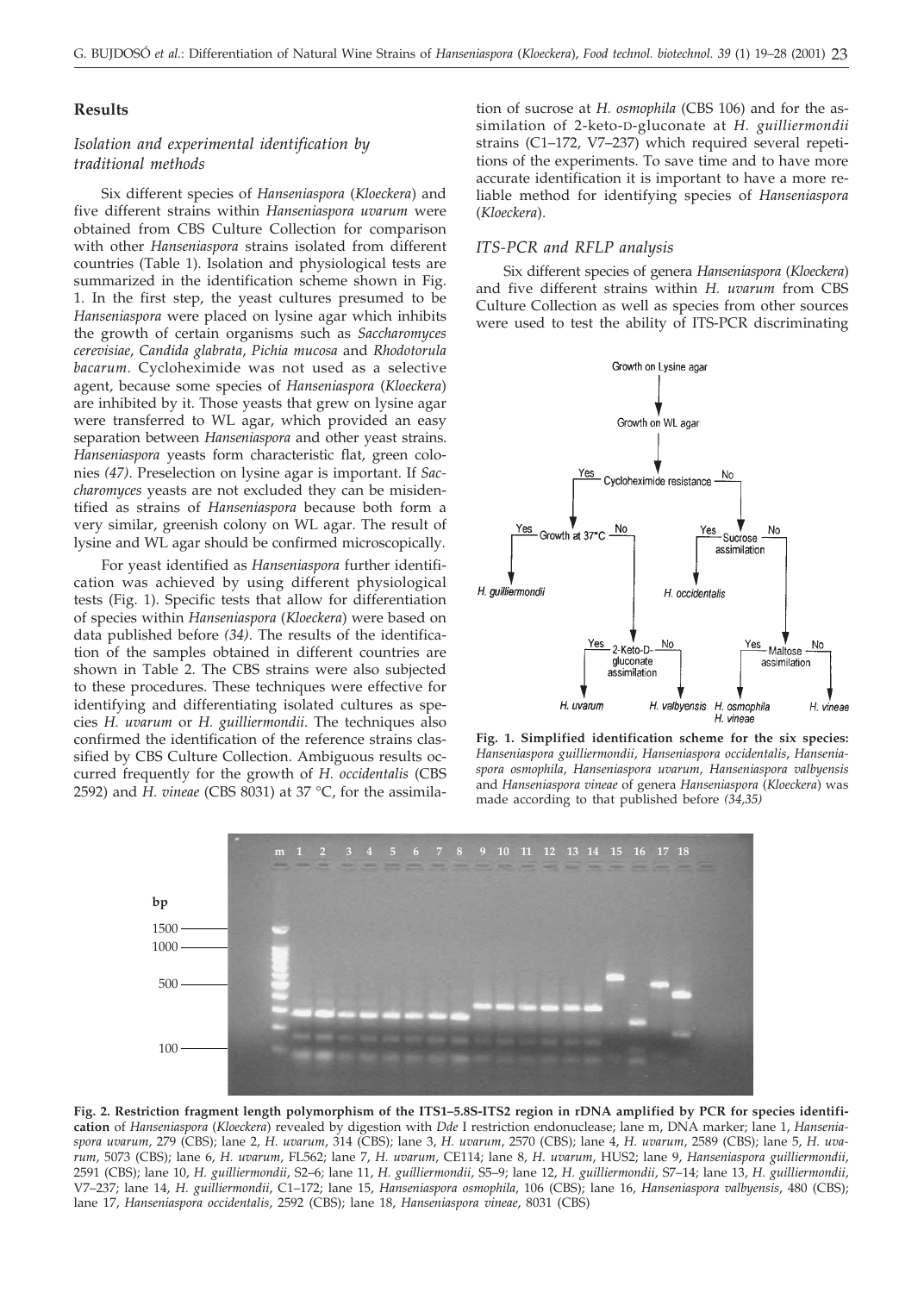

**Fig. 3. PCR fingerprints with microsatellite primer M13 for the differentiation of the species of** *Hanseniaspora* **(***Kloeckera***);** lane m, DNA marker; lane 1, *Hanseniaspora uvarum*, 279 (CBS); lane 2, *H. uvarum*, 314 (CBS); lane 3, *H. uvarum*, 2570 (CBS); lane 4, *H. uvarum*, 2589 (CBS); lane 5, *H. uvarum*, 5073 (CBS); lane 6, *H. uvarum*, FL562; lane 7, *H. uvarum*, CE114; lane 8, *H. uvarum*, HUS2; lane 9, *Hanseniaspora guilliermondii*, 2591 (CBS); lane 10, *H. guilliermondii*, S2–6; lane 11, *H. guilliermondii*, S5–9; lane 12, *H. guilliermondii*, S7–14; lane 13, *H. guilliermondii*, V7–237; lane 14, *H. guilliermondii*, C1–172; lane 15, *Hanseniaspora osmophila*, 106 (CBS); lane 16, *Hanseniaspora valbyensis*, 480 (CBS); lane 17, *Hanseniaspora occidentalis*, 2592 (CBS); lane 18, *Hanseniaspora vineae*, 8031 (CBS); lane nc, negative control



**Fig. 4. RAPD-PCR fingerprints of the species of genera** *Hanseniaspora* **(***Kloeckera***) amplified with primer OPD-08;** lane m, DNA marker; lane 1, *Hanseniaspora uvarum*, 279 (CBS); lane 2, *H. uvarum*, 314 (CBS); lane 3, *H. uvarum*, 2570 (CBS); lane 4, *H. uvarum*, 2589 (CBS); lane 5, *H. uvarum*, 5073 (CBS); lane 6, *H. uvarum*, FL562; lane 7, *H. uvarum*, CE114; lane 8, *H. uvarum*, HUS2; lane 9, *Hanseniaspora guilliermondii*, 2591 (CBS); lane 10, *H. guilliermondii*, S2–6; lane 11, *H. guilliermondii*, S5–9; lane 12, *H. guilliermondii*, S7–14; lane 13, *H. guilliermondii*, V7–237; lane 14, *H. guilliermondii*, C1–172; lane 15, *Hanseniaspora osmophila*, 106 (CBS); lane 16, *Hanseniaspora valbyensis*, 480 (CBS); lane 17, *Hanseniaspora occidentalis*, 2592 (CBS); lane 18, *Hanseniaspora vineae*, 8031 (CBS); lane nc, negative control

yeast strains *(50)*. One size of band occurred which was approximately 800 bp for each species after amplifying the rDNA thus showing that ITS1 and ITS4 primers are not adequate for making efficient discrimination even at species level. For further examination of these species, the same region of rDNA was amplified and digested with different restriction enzymes. Among the tested 11 restriction endonucleases only *Dde* I was useful for the overall discrimination. Fig. 2 shows the separation of the different species of *Hanseniaspora* after digestion using the *Dde* I restriction enzyme. In the case of species *H. uvarum* and *H. guilliermondii* more strains were tested in addition to the reference strains. These additional strains were isolated in different countries and had previously been identified by physiological test as *Hanseniaspora* (personal communication; J. Gafner, and P. Romano). For the remaining species only the reference strains were assayed by physiological tests. The band sizes for *H. uvarum* after digestion were approximately 80, 170 and 290 bp (lanes 1–10). *H. guilliermondii* had three different sizes of bands, approximately 90, 170 and 350 bp

(lanes 11–14). *H. osmophila* had two bands, approximately 100 and 650 bp in size (lane 15). *H. valbyensis* had three bands, approximately 80, 130 and 260 bp in size (lane 16). *H. occidentalis* had two bands, approximately 100 and 550 bp in size (lane 17). *H. vineae* had three different sizes of bands, approximately 80, 190 and 450 bp (lane 18). The digestion was performed at different times obtaining identical sizes of products for the same species amplified by ITS-PCR. It was observed that the species of *Hanseniaspora* could be unambigously discriminated from each other by the digested products. Some difficulties occurred in the differentiation of *H. uvarum* and *H. valbyensis* when the smaller DNA bands were not sufficiently visible, since the largest bands are very close to each other in size, approximately 290 bp and 260 bp (lanes 1, 16) (Fig. 2). In this case DNA purification was performed *(51)*. However, with RFLP analysis we were not successful in further discriminating among strains of *H. uvarum* or *H. guilliermondii*. ITS-RFLP with enzyme *Dde* I is seemingly appropriate for differentiation only on species level.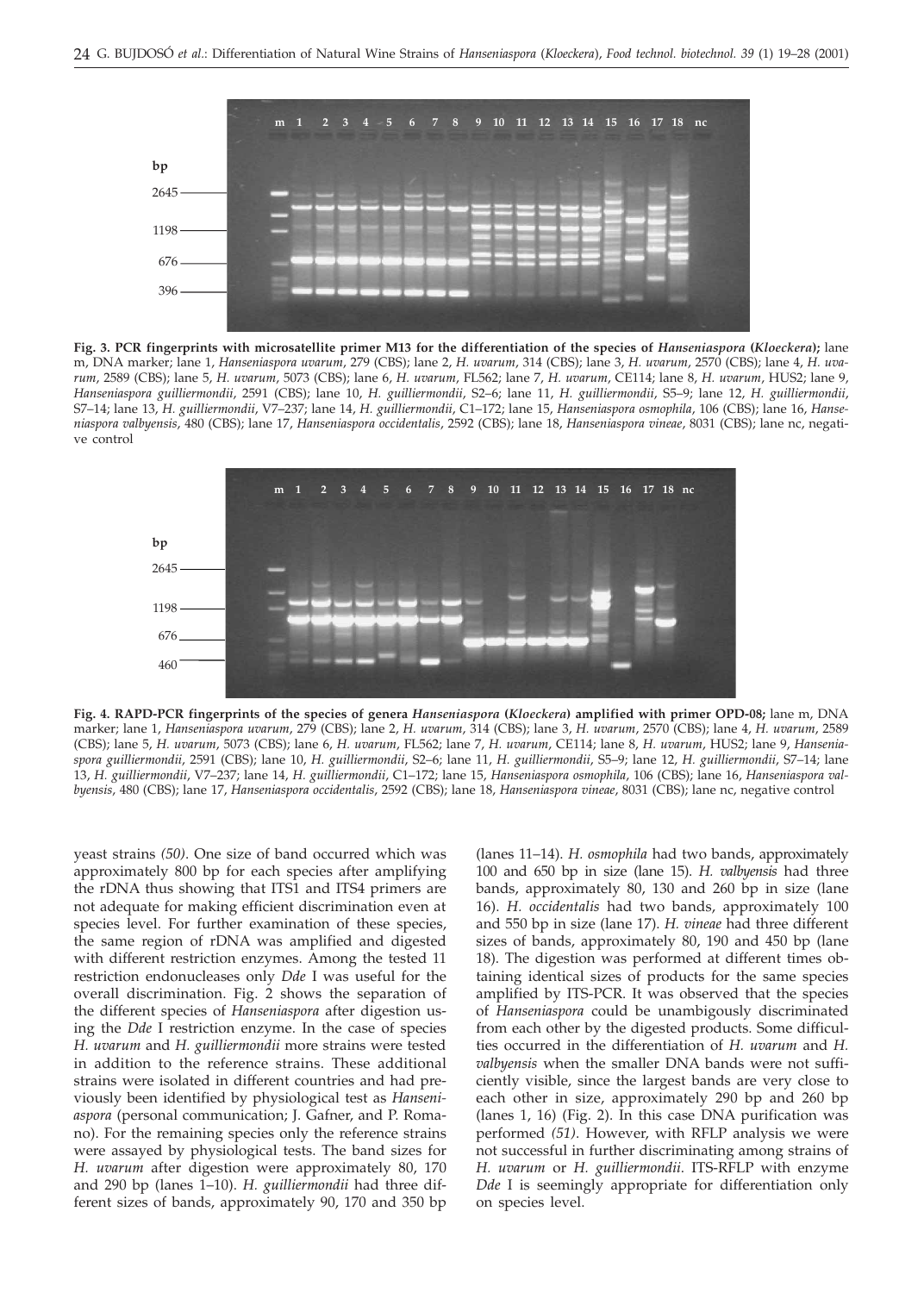

**Fig. 5. PCR amplification of genomic DNA of genera** *Hanseniaspora* **(***Kloeckera***) strains primed with OPA-03;** lane m, DNA marker; lane 1, *Hanseniaspora uvarum*, 279 (CBS); lane 2, *H. uvarum*, 314 (CBS); lane 3, *H. uvarum*, 2570 (CBS); lane 4, *H. uvarum*, 2589 (CBS); lane 5, *H. uvarum*, 5073 (CBS); lane 6, *H. uvarum*, FL562; lane 7, *H. uvarum*, CE114; lane 8, *H. uvarum*, HUS2; lane 9, *Hanseniaspora guilliermondii*, 2591 (CBS); lane 10, *H. guilliermondii*, S2–6; lane 11, *H. guilliermondii*, S5–9; lane 12, *H. guilliermondii*, S7–14; lane 13, *H. guilliermondii*, V7–237; lane 14, *H. guilliermondii*, C1–172; lane 15, *Hanseniaspora osmophila*, 106 (CBS); lane 16, *Hanseniaspora valbyensis*, 480 (CBS); lane 17, *Hanseniaspora occidentalis*, 2592 (CBS); lane 18, *Hanseniaspora vineae*, 8031 (CBS); lane nc, negative control



**Fig. 6. RAPD-PCR band patterns of 18 strains of** *Hanseniaspora uvarum* **with microsatellite primer RM13;** lane m, DNA marker; lane 1, 279 (CBS); lane 2, 314 (CBS); lane 3, 2570 (CBS); lane 4, 2589 (CBS); lane 5, 5073 (CBS); lane 6, FL562; lane 7, CE114; lane 8, HUS2; lane 9, E6-III/5; lane 10, C-315; lane 11, HUS4; lane 12, S6–16; lane 13, V5–230; lane 14, C-131; lane 15, E19-II/1; lane 16, CE80; lane 17, E2-I/5; lane 18, C-257; lane nc, negative control

#### *RAPD- and Microsatellite-PCR analysis*

The examination with different RAPD and microsatellite techniques was conducted to confirm the reliability of the discrimination of species with the ITS- -RFLP technique described above and to search for suitable primer(s) for discrimination between strains within species. Previous results showed that different primers used by RAPD-PCR could be used for identification at species and strain level *(25,37)*. Two microsatellite primers, M13 and RM13, were examined at species level (Fig. 3). For the primer M13, the number of bands ranged from 3–7 among the species. Twenty- -seven RAPD primers were tested for different species and two of them (OPD-08 and OPA-03) turned out to be apparently capable of distinguishing among the species of *Hanseniaspora* (Fig. 4,5). The RAPD primer, OPD-08 gave dependable results consisting of 3–4 bands and allowed for easy separation. The primer OPA-03 (Fig. 5) was competent in discerning six different species within the same genus and to distinguish strains of *H. uvarum* and *H. guilliermondii*.

All the RAPD primers previously used in this work and microsatellite primer RM13 were analyzed further for ability to differentiate within species *H. uvarum*, since this species occurs most frequently in juices and at the beginning of the fermentation of wine. Microsatellite primer RM13 was found to be applicable in discriminating among strains within species of *H. uvarum* (Fig. 6). OPA-01 and OPA-09 were also efficient in differentiating strains within *H. uvarum* (Figs. 7 and 8).

### **Discussion**

This work was done to find a procedure for discriminating between species and strains within the genera *Hanseniaspora* (*Kloeckera*). The experiment was conducted using physiological tests, since this is the traditional way by which species are identified and differentiated. The data described above for the classification of *Hanseniaspora* were compared for the six species and simplified using only the discriminatory tests *(34)*. Even after precise monitoring it was concluded that species of *H. osmophila* and *H. vineae* could not be discrimi-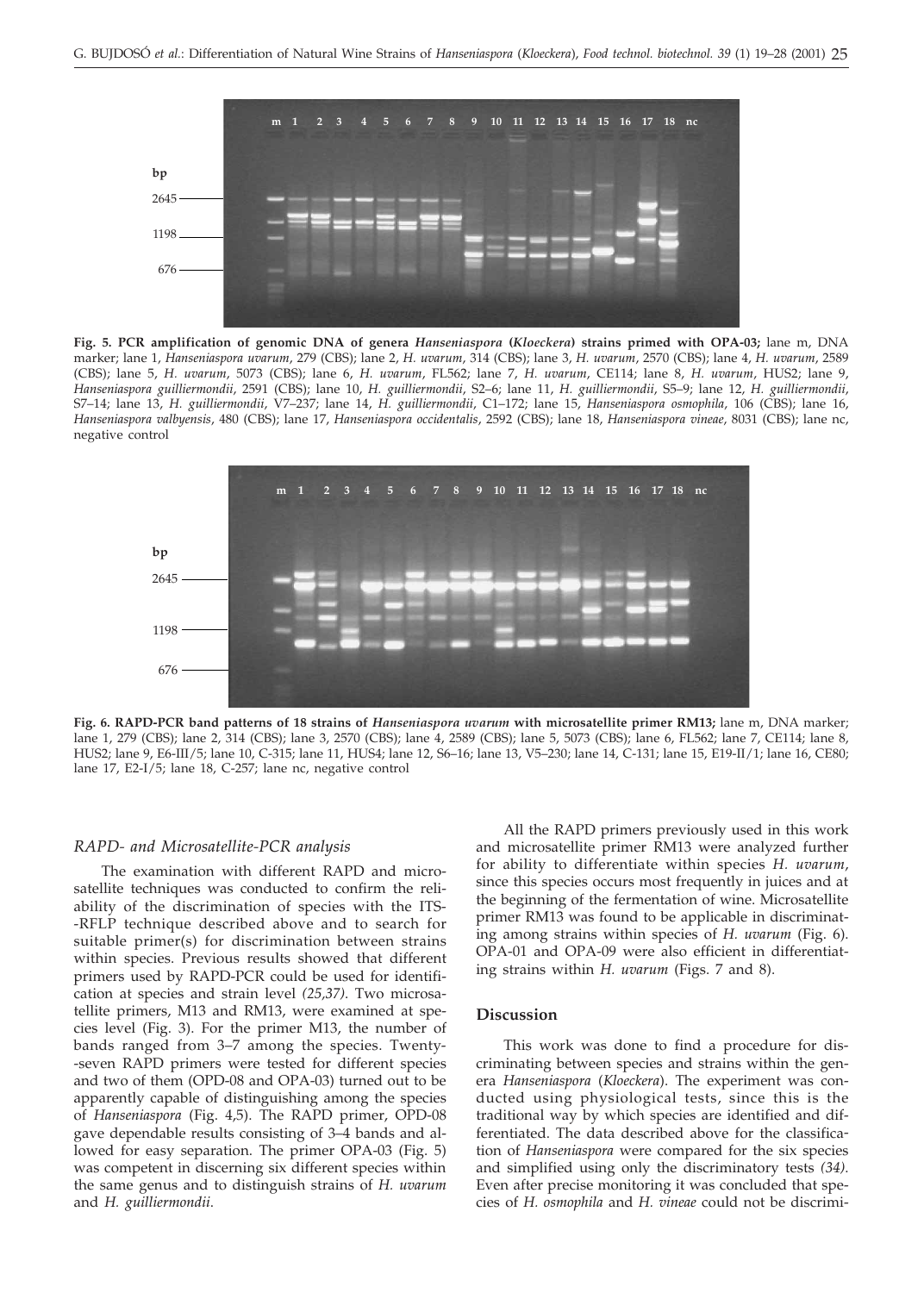

**Fig. 7. RAPD-PCR amplified genomic DNA from 18 strains of** *Hanseniaspora uvarum* **primed with OPA-01;** lane m, DNA marker; lane 1, 279 (CBS); lane 2, 314 (CBS); lane 3, 2570 (CBS); lane 4, 2589 (CBS); lane 5, 5073 (CBS); lane 6, FL562; lane 7, CE114; lane 8, HUS2; lane 9, E6-III/5; lane 10, C-315; lane 11, HUS4; lane 12, S6–16; lane 13, V5–230; lane 14, C-131; lane 15, E19-II/1; lane 16, CE80; lane 17, E2-I/5; lane 18, C-257; lane nc, negative control



**Fig. 8. DNA bands polymorphism for 18 strains of** *Hanseniaspora uvarum* **primed with primer OPA-09;** lane m, DNA marker; lane 1, 279 (CBS); lane 2, 314 (CBS); lane 3, 2570 (CBS); lane 4, 2589 (CBS); lane 5, 5073 (CBS); lane 6, FL562; lane 7, CE114; lane 8, HUS2; lane 9, E6-III/5; lane 10, C-315; lane 11, HUS4; lane 12, S6–16; lane 13, V5–230; lane 14, C-131; lane 15, E19-II/1; lane 16, CE80; lane 17, E2-I/5; lane 18, C-257; lane nc, negative control

nated solely by physiological tests, since the assimilation of maltose, for example, can be positive or negative for *H. vineae*, while only positive for *H. osmophila*. The difficulties regarding the discrimination between species *H. osmophila* and *H. vineae* were confirmed also by Maudy Th. Smith, CBS Yeast Division, Identification Service, Delft, the Netherlands (personal communication). Although this laboratory identified and differentiated several strains belonging to these species at 34 °C, they would not consider it a dependable method due to the analyses made. For this reason additional research focused on several molecular techniques.

The ITS-PCR amplified the 5.8S rDNA and the two Internal Transcribed Spacers flanking it *(49)*. This method produced approximately 800 bp bands in size for each species. However, the differentiation was not possible even at species level with these primers (ITS1 and ITS4) for the strains of *Hanseniaspora* (*Kloeckera*). Therefore, restriction enzymes were used to cut the amplified products. One of the restriction enzymes, *Dde* I was seemingly suitable for providing reliable separation of bands for species within genera *Hanseniaspora* (*Kloeckera*). To verify the reliability of these results, other methods had to be tested for the same species. Microsa-

tellite primer, M13 was also useful for successful discrimination and confirmed the results of ITS-RFLP. RAPD-PCR was tested with 27 primers. Two of those primers, OPD-08 and OPA-3 gave discerning results for identification using the same strains. Although RAPD primer OPA-03 was seemingly appropriate for discriminating within the species *H. uvarum*, the search was continued to obtain more primers, which are able to distinguish strains within that species. Microsatellite primer RM13 was competent in distinguishing the strains in that species. After screening of the same 27 primers, OPA-01 and OPA-09 were found effective for strain differentiation within *H. uvarum* as well.

Some researchers have already discriminated the species of *Hanseniaspora* with RFLPs of 18S-ITS1-5.8S- -ITS2 and 25S rDNA respectively, though they applied several restriction enzymes in order to separate the six species within this genus *(45)*. They discriminated the closely related species *H. uvarum*/*K. apiculata* and *H. guilliermondii*/*K. apis* by the digestion of 25S rDNA which is approximately four times longer than the 800 bp ITS-PCR fragment amplified by primers ITS1 and ITS4. Nevertheless, in contrast to our experience, they did not distinguish species within these genera by phys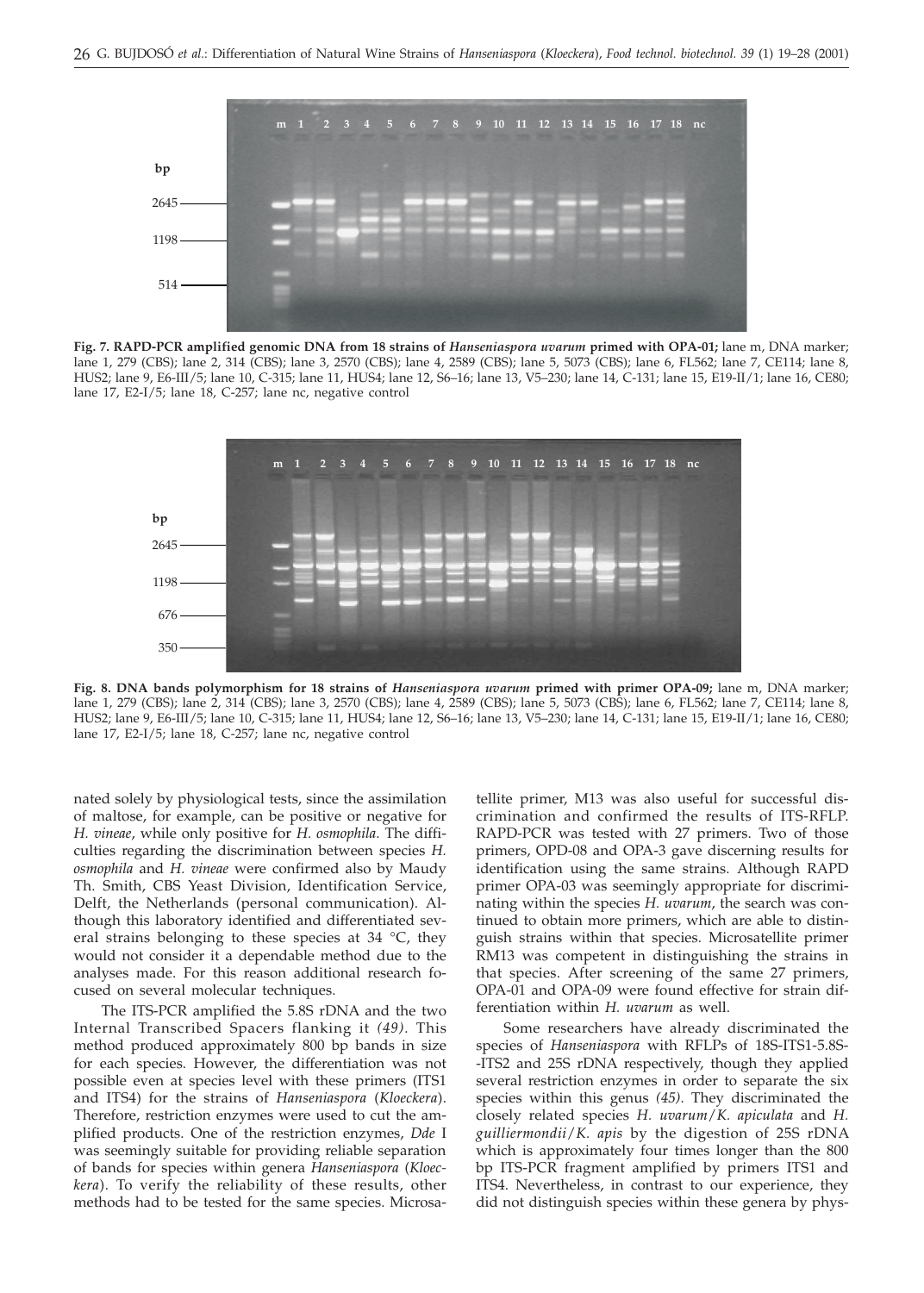iological tests. They used four different arbitrary, and two microsatellite primers to discriminate between strains within *H. uvarum*. In our work, three different primers were used for the differentiation of strains within *H. uvarum*.

The outcomes of the identifications for reference strains, as well as for unknown *Hanseniaspora* (*Kloeckera*) strains isolated from different sources and identified by physiological tests were reinforced with results produced using diverse molecular techniques. It can be concluded that the molecular techniques are adequate to provide the desired separation at certain levels, making the isolation and identification of strains within genera *Hanseniaspora* (*Kloeckera*) easier, faster and more accurate.

#### *Acknowledgement*

We are grateful to Dr. Patrizia Romano, Dr. Jürg Gafner, Lallemand Inc., and the Australian Wine Research Institute for making available diverse strains of *Hanseniaspora*. We also like to thank Dr. Jürg Gafner and Dr. Carl E. Shively for their very helpful comments and suggestions in this study. This work was supported by the Fulbright Program, funds from New York Wine and Grape Foundation, U.S. Federal State Funds, and Lallemand Inc.

#### **References**

- *1.* G. H. Fleet, G. M. Heard: Yeasts-Growth During Fermentation. In: *Wine Microbiology and Biotechnology,* G. H. Fleet (Ed.), Harwood Academic Publishers, Chur (1993) pp. 27–54.
- *2.* M. Schütz, J. Gafner, *Lett. Appl. Microbiol. 19* (1994) 253.
- *3.* C. Charoenchai, G. H. Fleet, P. A. Henschke, *Am. J. Enol. Vitic. 49* (1998) 283.
- *4.* R. Sharf, P. Margalith, *Eur. J. Appl. Microbiol. Biotechnol. 17* (1983) 311.
- *5.* G. M. Heard, G. H. Fleet, *J. Appl. Bacteriol. 65* (1988) 23.
- *6.* C. Gao, G. H. Fleet, *J. Appl. Bacteriol. 65* (1988) 405.
- *7.* G. M. Heard, G. H. Fleet, *Appl. Environ. Microbiol. 50* (1985) 727.
- *8.* T. Henick-Kling, W. Edinger, P. Daniel, P. Monk, *J. Appl. Microbiol. 84* (1998) 865.
- *9.* T. Henick-Kling, Y. H. Park, *Am. J. Enol. Vitic. 45* (1994) 464.
- *10.* J. Mora, A. Mulet, *Am. J. Enol. Vitic. 42* (1991) 133.
- *11.* L. A. Regueiro, C. L. Costas, J. E. L. Rubio, *Am. J. Enol. Vitic. 44* (1993) 405.
- *12.* M. E. Parish, D. E. Carroll, *Am. J. Enol. Vitic. 36* (1985) 165.
- *13.* K. J. Moore, M. G. Johnson, J. R. Morris, *J. Food Sci. 53* (1988) 1725.
- *14.* G. Rosini, F. Federici, A. Martini, *Microbial Ecol. 8* (1982) 83.
- *15.* E. Longo, J. Cansado, D. Agrelo, T. G. Villa, *Am. J. Enol. Vitic. 42* (1991) 141.
- *16.* I. Pardo, M. J. García, M. Zúñiga, F. Uruburu, *Appl. Environ. Microbiol. 55* (1989) 539.
- *17.* G. H. Fleet, *J. Wine Res. 1* (1990) 211.
- *18.* T. Herraiz, G. Reglero, M. Herraiz, P. J. Martin-Alvarez, M. D. Cabezudo, *Am. J. Enol. Vitic. 41* (1990) 313.
- *19.* J. J. Mateo, M. Jiménez, T. Huerta, A. Pastor, *Int. J. Food Microbiol. 14* (1991) 153.
- *20.* P. Romano, G. Suzzi, G. Comi, R. Zironi, *J. Appl. Bacteriol. 73* (1992) 126.
- *21.* P. Romano, G. Suzzi, R. Zironi, G. Comi, *Appl. Environ. Microbiol. 59* (1993) 1838.
- *22.* R. Zironi, P. Romano, G. Suzzi, F. Battistutta, G. Comi, *Biotechnol. Lett. 15* (1993) 235.
- *23.* J. V. Gil, J. J. Mateo, M. Jiménez, A. Pastor, T. Huerta, *J. Food Sci. 61* (1996) 1247.
- *24.* P. Romano, G. Suzzi, G. Comi, R. Zironi, M. Maifreni, *J. Appl. Microbiol. 82* (1997) 615.
- *25.* C. M. Egli, W. D. Edinger, C. M. Mitrakul, T. Henick-Kling, *J. Appl. Microbiol. 85* (1998) 779.
- *26.* J. B. Velázquez, E. Longo, C. Sieiro, J. Cansado, P. Calo, T. G. Villa, *World J. Microbiol. Biotechnol. 7* (1991) 485.
- *27.* J. Gafner, M. Schütz (Eds.), *Proceedings of the 23rd Annual New York Wine Industry Workshop,* Geneva, USA (1994) pp. 9–18.
- *28.* V. Vongsuvanlert, Y. Tani, *Agric. Biotechnol. Chem.* 52 (1988) 419.
- *29.* V. Vongsuvanlert, Y. Tani, *J. Ferment. Bioeng. 67* (1989) 35.
- *30.* Y. A. Trotsenko, L. V. Bystrykh, *Biotechnol. Adv. 8* (1990) 105.
- *31.* C. Delfini, P. Gaia, L. Bardi, G. Mariscalgo, M. Contiero, A. Pagliara, *Vitis, 30* (1991) 253.
- *32.* C. Cabranes, D. Blanco, J. J. Mangas, *Analyst, 123* (1998) 2175.
- *33.* M. Ciani, *J. Sci. Food Agric. 78* (1998) 290.
- *34.* J. A. Barnett, R. W. Payne, D. Yarrow: *Yeasts: Characteristics and Identification,* Cambridge University Press, Cambridge (1983).
- *35.* N. J. W. Kreger van Rij: *The Yeasts: A Taxonomic Study,* 3rd ed., Elsevier Science Publishers, Amsterdam (1984).
- *36.* M. D. Lopes, A. Soden, A. L. Martens, P. A. Henschke, P. Langridge, *Int. J. Syst. Bacteriol. 48* (1998) 279.
- *37.* C. M. Mitrakul, T. Henick-Kling, C. M. Egli, F*ood Microbiol. 16* (1999) 3.
- *38.* A. Vaughan Martini, C. P. Kurtzman, *Int. J. Syst. Bacteriol. 35* (1985) 508.
- *39.* R. Degré, D. Y. Thomas, J. Ash, K. Mailhiot, A. Morin, C. Dubord, *Am. J. Enol. Vitic. 40* (1989) 309.
- *40.* C. P. Kurtzman, C. J. Robnett, *Yeast, 7* (1991) 61.
- *41.* G. I. Naumov, E. S. Naumova, R. A. Lantto, E. J. Louis, M. Korhola, *Yeast, 8* (1992) 599.
- *42.* M. Schütz, J. Gafner, *J. Appl. Bacteriol. 75* (1993) 551.
- *43.* C. Barberio, R. Fani, A. Raso, A. Carli, M. Polsinelli, *Res. Microbiol. 145* (1994) 659.
- *44.* M. P. Quesada, J. L. Cenis, *Am. J. Enol. Vitic. 46* (1995) 204.
- 45. S. S. Možina, N. Čadež, P. Raspor, *Food Technol. Biotechnol. 36* (1998) 37.
- *46.* D. Dlauchy, J. Tornai-Lehoczki, G. Péter, *Syst. Appl. Microbiol. 22* (1999) 445.
- *47.* A. Cavazza, M. S. Grando, C. Zini, *Vignevini, 19* (1992) 17.
- *48.* F. I. Molina, T. Inoue, S. C. Jong, *Curr. Microbiol. 25* (1992) 251.
- *49.* M. T. Wyder, Z. Puhan, *Milchwissenschaft, 52* (1997) 327.
- *50.* T. J. White, T. Bruns, S. Lee, J. Taylor: Amplification and Direct Sequencing of Fungal Ribosomal RNA Genes for Phylogenetics. In: *PCR Protocols: A Guide to Methods and Applications,* M. A. Innis, D. H. Gelfand, J. J. Sninsky, T. J. White (Eds.), Academic Press, London (1990) pp. 315–322.
- *51.* J. Sambrook, E. F. Fritsch, T. Maniatis: *Molecular Cloning: A Laboratory Manual,* 2nd ed., Cold Spring Harbor Laboratory Press, New York (1989).